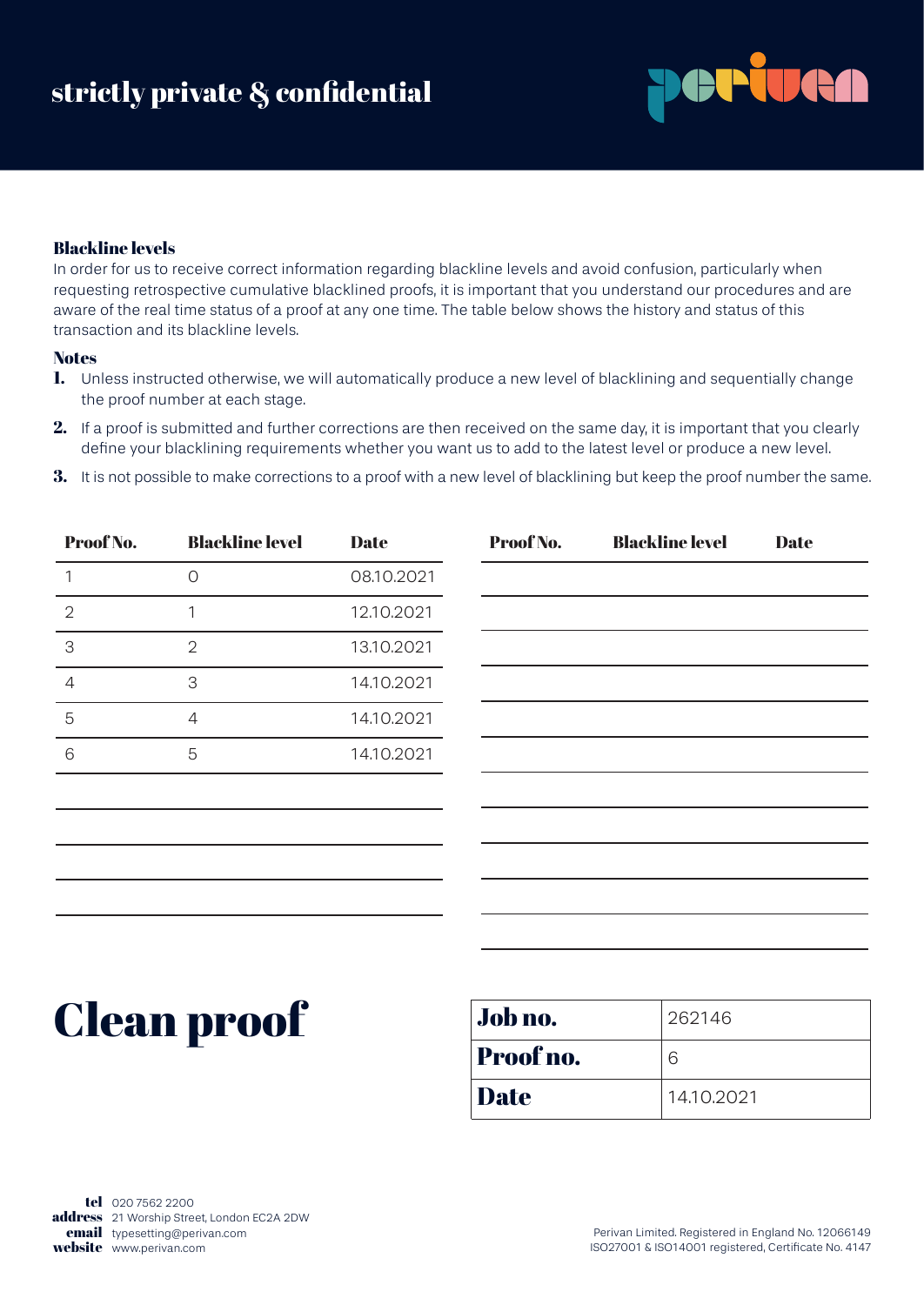

*(incorporated in England & Wales with registered number 01399411)*

# **SUPPLEMENTARY INFORMATION MEMORANDUM**

**regarding**

**Open Offer to Shareholders resident in the Republic of South Africa with holdings on the SA share register** and enclosing

a draft Form of Instruction (for holders of Certificated Shares)

Invested

**Financial Adviser, Sponsor and JSE Sponsor** 



**This supplementary information memorandum ("Supplementary Information Memorandum") regarding Capital & Regional PLC must be read together with the Capital & Regional Prospectus attached to and forming part of this document. This Supplementary Information Memorandum is not an invitation to the public to subscribe for securities, but is issued for the purpose of providing information to Shareholders resident in the Republic of South Africa with holdings on the SA share register ("SA Shareholders") regarding the Open Offer.**

**The terms and conditions on and subject to which the Open Offer are to be made to SA Shareholders are those terms and conditions set out in the Prospectus, as amended in terms of this Supplementary Information Memorandum. Accordingly, this Supplementary Information Memorandum is intended to be a supplement to the primary offer document, being the Prospectus, rather than being an offer document in and of itself.**

The definitions and interpretation in the Prospectus shall apply *mutatis mutandis* to this Supplementary Information Memorandum.

A Capital Raising is being implemented by way of an Open Offer. The Company is proposing to raise proceeds of approximately £27.4 million (net of fees, costs and expenses) by way of the Open Offer of 53,580,237 Open Offer Shares.

The Open Offer Shares to be issued pursuant to the Capital Raising shall be issued at an Issue Price of 56 pence per Open Offer Share. The Open Offer Shares, when issued and fully paid, will rank *pari passu* in all respects with the Existing Ordinary Shares, including the right to receive dividends or distributions made, paid or declared after the date of issue of the Open Offer Shares, save in respect of any dividend or distribution with a record date falling before the date of issue of the Open Offer Shares. The Open Offer Shares are denominated in Sterling. The Capital Raising is being underwritten by Growthpoint Properties Limited.

SA Shareholders are being given an opportunity to apply for 23 Open Offer Shares for each 48 Existing Ordinary Share at the Issue Price on the following *pro rata* basis: 23 Open Offer Shares at the Rand equivalent of 56 pence each (calculated at the Sterling/Rand Exchange Rate) for every 48 Existing Ordinary Share held and registered in their name on the SA share register at the Record Date (the "**Ratio of Entitlement**"). Any Open Offer Shares which are not applied for by Shareholders under the Open Offer will be subject to the underwriting arrangements contemplated in the Prospectus. In this document the "**Sterling**/**Rand Exchange Rate**" shall be the market rate for a transaction between Pounds Sterling and Rand prevailing on the Record Date, which rate will be published on SENS.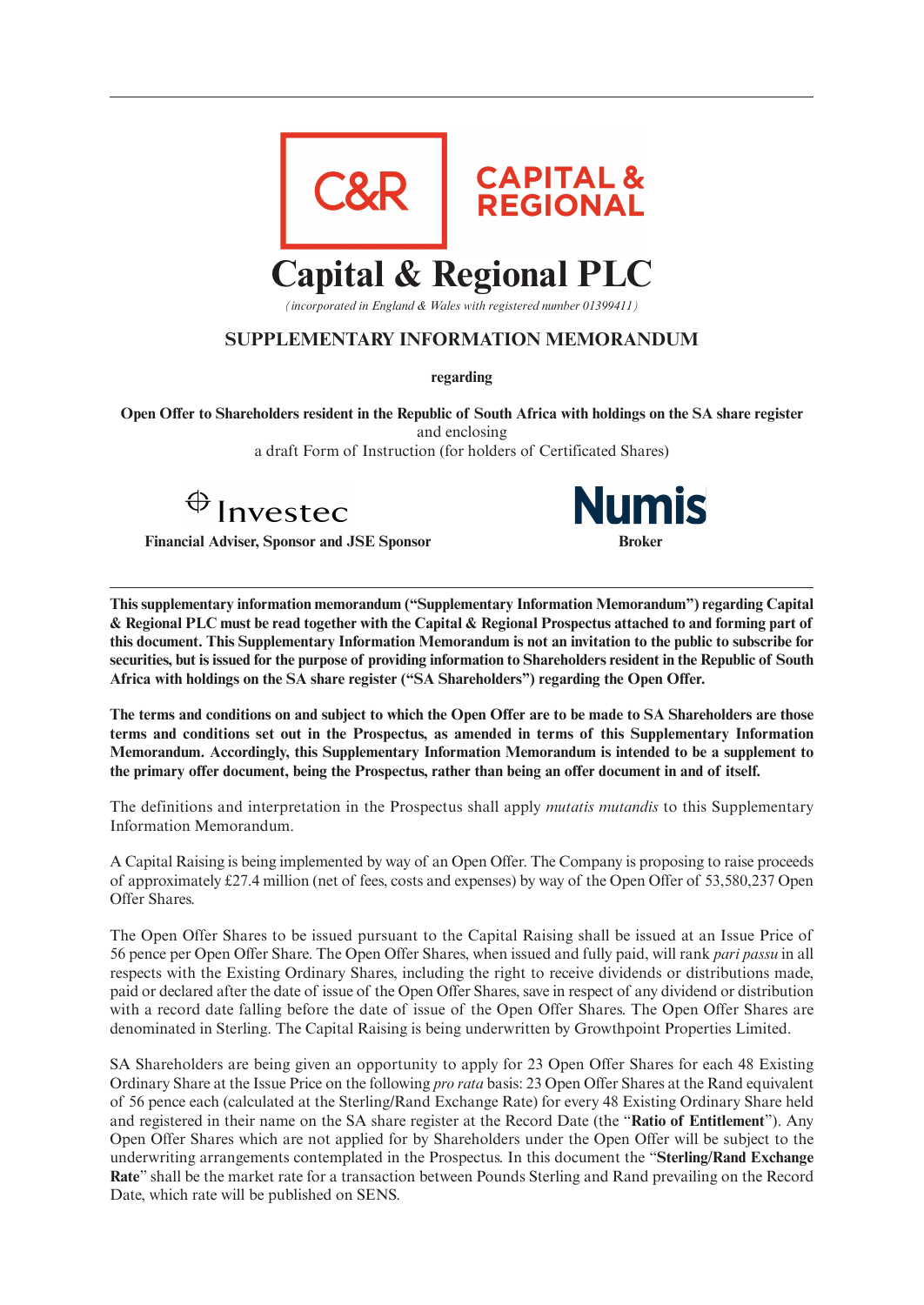### **ACTION REQUIRED BY SA SHAREHOLDERS**

- SA Shareholders are referred to page 5 of this Supplementary Information Memorandum which sets out the action required of them with regard to the Open Offer.
- If you are in any doubt as to the action that you should take, please consult your broker, CSDP, banker, legal advisor, accountant or other professional advisor immediately.
- If you have disposed of all of your Existing Ordinary Shares, this Supplementary Information Memorandum, the Prospectus and the Form of Instruction enclosed herewith should be forwarded to the purchaser to whom, or the broker, CSDP or agent through whom you disposed of your Existing Ordinary Shares, except that this Supplementary Information Memorandum and the Form of Instruction should not be forwarded or transmitted by you to any person in any territory other than South Africa.

As the Open Offer is non-renounceable, SA Shareholders will not be allowed to renounce their entitlement to subscribe for Open Offer Shares under the Open Offer in accordance with the Ratio of Entitlement (such entitlement hereafter their "**Rights**") and will not have the option to offer, sell, transfer, or deliver their Open Offer Entitlements in any way or form. SA Shareholders will be the only persons able to take up or exercise their rights in respect the Open Offer, in part or full. If the Open Offer Entitlement is not taken up or exercised, the Open Offer Entitlement will be deemed to have been declined and the Open Offer entitlement will lapse.

Shareholders are reminded that the securities of the Company are listed on the main market of the London Stock Exchange as well as on JSE. Due to the fact that the primary listing of the securities of the Company is the main market of the London Stock Exchange, with the listing on the JSE being a secondary listing, the content of the Prospectus enclosed together with this Supplementary Information Memorandum has been compiled in accordance with mandated Listing Rules of the FCA.

This Supplementary Information Memorandum, read together with the Prospectus, does not, and is not intended to, constitute an offer in any place or jurisdiction in which, or to any person to whom, it would not be lawful to make such an offer or to issue this Supplementary Information Memorandum and the Prospectus. No action has been taken to lodge this Supplementary Information Memorandum in any other jurisdiction.

This Supplementary Information Memorandum, read together with the Prospectus, is not an invitation to the public to subscribe for Open Offer Shares, but is issued to SA Shareholders in South Africa for the purpose of providing information to the public with regard to the Company and the Open Offer. The Open Offer does not constitute an offer to the public as contemplated in section 95(1)(h) of the South African Companies Act, No 71 of 2008, as amended, as it is a non-renounceable offer made only to existing holders of securities under section 96(1)(c) thereof.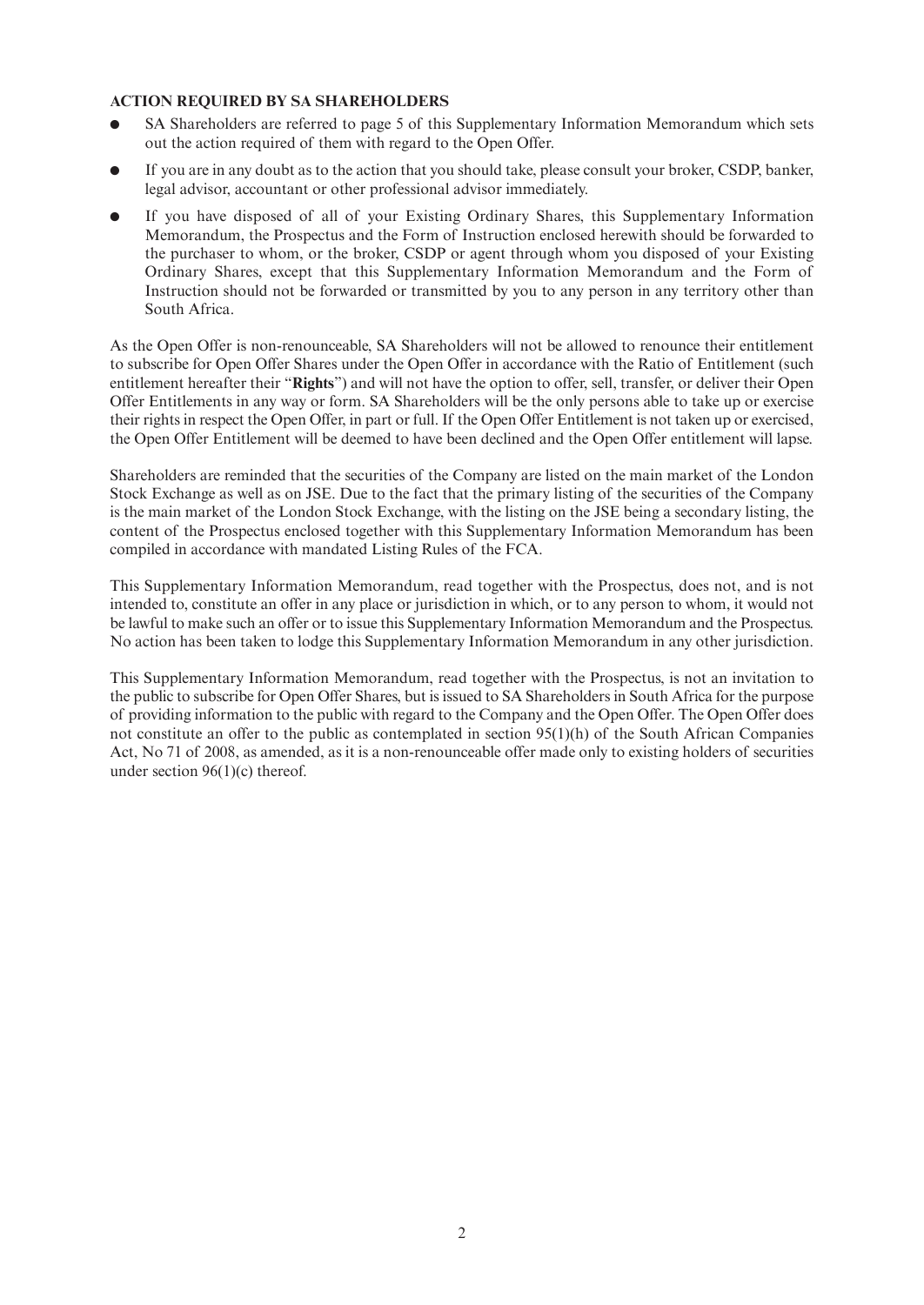# **IMPORTANT DATES AND TIMES**

The definitions and interpretation in the Prospectus apply to this section on important dates and times. All times are expressed as London time unless otherwise stated.

# **EXPECTED TIMETABLE OF PRINCIPAL EVENTS**

|                                                                                                                                                                          | 2021                                                    |
|--------------------------------------------------------------------------------------------------------------------------------------------------------------------------|---------------------------------------------------------|
| Record Date for Open Offer Entitlements                                                                                                                                  | close of business on 11 October                         |
| <b>Announcement of the Capital Raising and Offer Opens</b>                                                                                                               | 7.00 a.m. on 14 October                                 |
| Ex-Entitlements Time for the Open Offer                                                                                                                                  | 8.00 a.m. on 14 October                                 |
| Record date to appear in the SA register in order to receive<br>the circular and Form of Proxy                                                                           | Close of business on 8 October                          |
| Publication and posting of this document, the<br>Supplementary Information Memorandum, Form of Proxy and<br>Application Form (to Qualifying Non-CREST Shareholders only) | 14 October                                              |
| Open Offer opens                                                                                                                                                         | 8.00 a.m. on 14 October                                 |
| Publication of Notice of the Open Offer in the London Gazette                                                                                                            | 14 October                                              |
| Open Offer Entitlements enabled in CREST and<br>credited to stock accounts in CREST<br>(Qualifying CREST Shareholders only)                                              | as soon as practicable after<br>8.00 a.m. on 15 October |
| Last date to trade to appear in the SA register in order<br>to participate and vote at the General Meeting<br>(to incorporate T+3 settlement on SA register)             | 19 October                                              |
| Record date to appear in the SA register in order to participate and<br>vote at the General Meeting                                                                      | 22 October                                              |
| Latest time and date for splitting Application Forms<br>(to satisfy <i>bona fide</i> market claims only)                                                                 | 3.00 p.m. on 27 October                                 |
| Latest date and time for receipt of Form of Proxy                                                                                                                        | 2.00 p.m. on 28 October 2021                            |
| Latest time and date for receipt of completed Application Forms<br>and payments in full and settlement of CREST instructions<br>(as appropriate)                         | 11.00 a.m. on 29 October                                |
| Announcement of the results of the Open Offer through a<br>Regulatory Information Service                                                                                | 29 October                                              |
| <b>General Meeting</b>                                                                                                                                                   | 1 November                                              |
| Results of General Meeting announced through a<br><b>Regulatory Information Service</b>                                                                                  | on or about 1 November                                  |
| UK Admission of and commencement of dealings in<br><b>Open Offer Shares</b>                                                                                              | 8.00 a.m. on or around 5 November                       |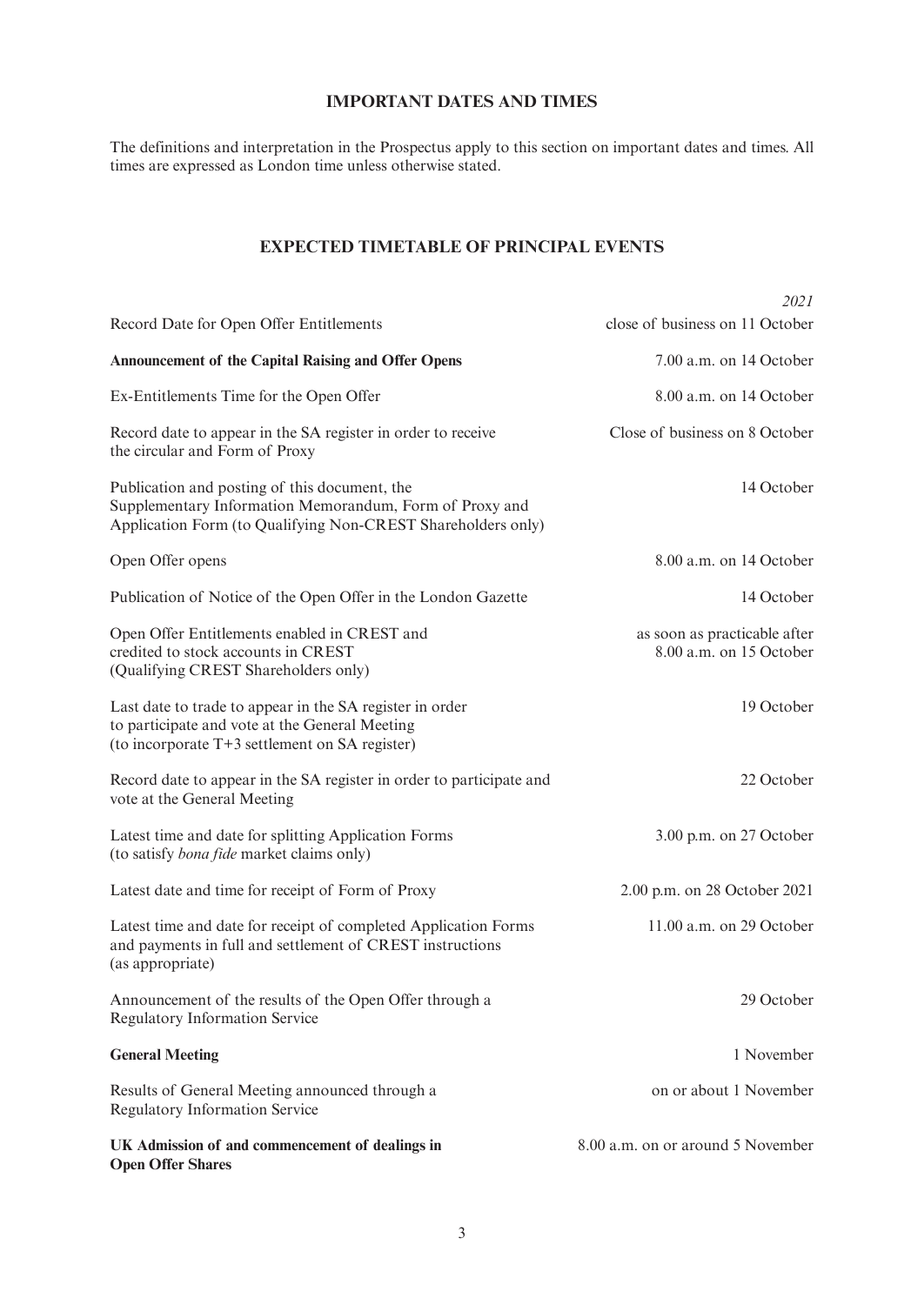#### **SA Admission of and commencement of dealings in** 10.00 a.m. on or around 5 November **Open Offer Shares**

Open Offer Shares issued and credited to on or soon after CREST accounts 8.00 a.m. on the 5 November

Where applicable, expected date for despatch of By 19 November definitive share certificates for Open Offer Shares in certificated form

Notes:

- (1) The times set out in the expected timetable of principal events above and mentioned throughout this document are London times unless otherwise stated, and may be adjusted by the Company in consultation with or, if required, with the agreement of Investec and Numis, in which event details of the new times and dates will be notified to the JSE, FCA, the London Stock Exchange and, where appropriate, Shareholders.
- (2) These dates and times given are indicative only and are based on Capital & Regional's current expectations and may be subject to change (including as a result of changes to the regulatory timetable). If any of the times and/or dates above change, the revised times and/or dates will be notified to Shareholders by announcement through SENS.
- (3) Holders of Dematerialised Shares are required to notify their CSDP or broker of the action they wish to take in respect of the Open Offer in the manner and by the time stipulated in the agreement governing the relationship between the Dematerialised Shareholder and his CSDP or broker.
- (4) Share certificates in respect of Ordinary Shares may not be Dematerialised or rematerialised between 19 October 2021 and 22 October 2021, both days inclusive.
- (5) Transfers of Ordinary Shares between the SA share register and the UK share register, and *vice versa*, may not take place from 22 October 2021, being the Record Date, until 5 November 2021, being the date of issue of the Open Offer Shares.
- (6) CSDPs effect payment in respect of holders of Dematerialised Shares on a delivery versus payment basis
- (7) Share certificates in respect of the Open Offer Shares to be issued in terms of the Open Offer will be posted to persons entitled thereto, by registered post, at the risk of the Certificated Shareholders concerned.

If you have any queries on the timetable please call JSE Investor Services Proprietary Limited, the South African Transfer Secretary, on 0861-472-644 for Shareholders registered on the South African Register calling from within South Africa (or (+27) 011 029 0112 for Shareholders registered on the South African Register calling from outside South Africa). Lines are open between 8.00 a.m. and 4.30 p.m. (South African standard time) Monday to Friday (except South African public holidays).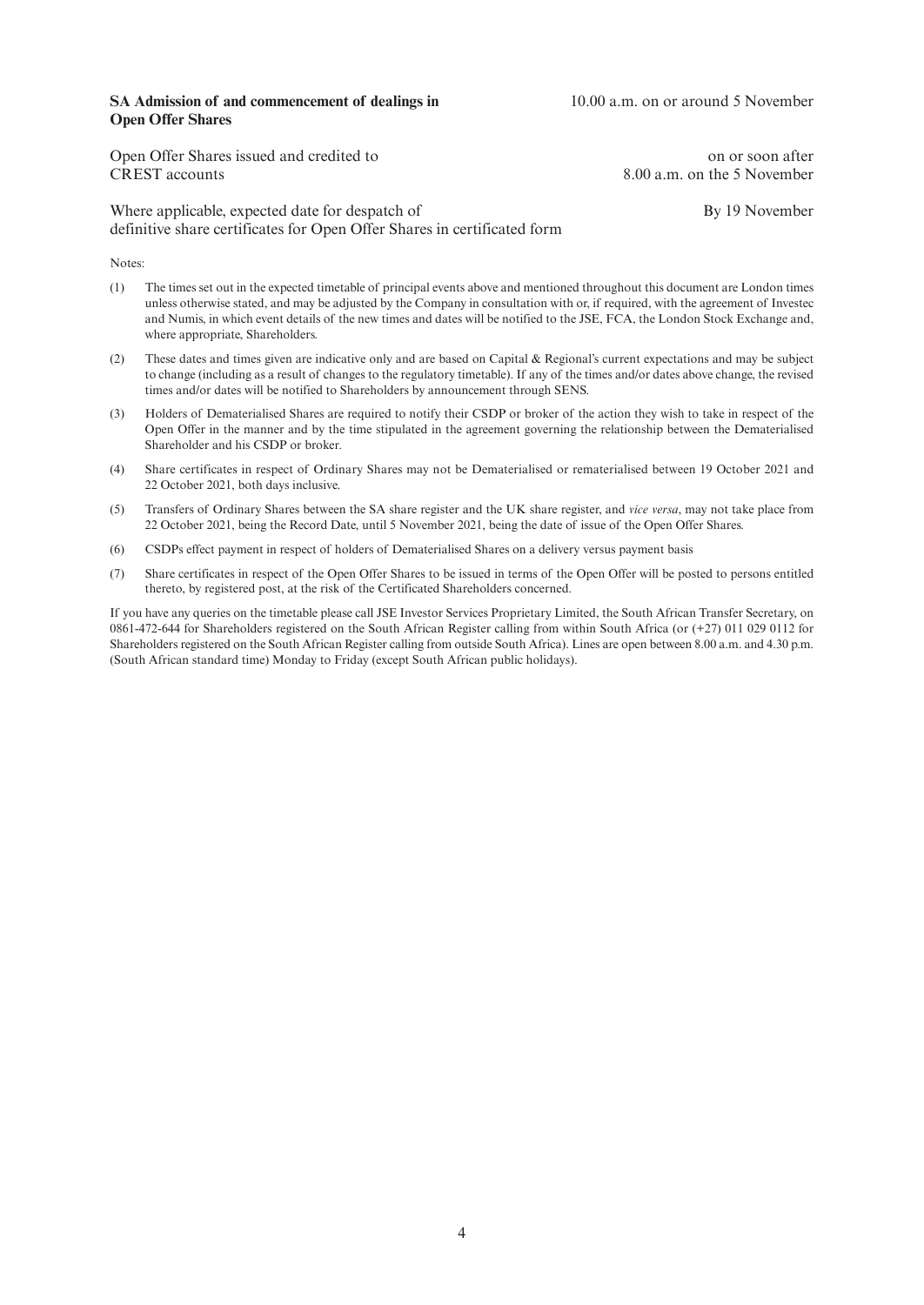# **ACTION REQUIRED BY SA SHAREHOLDERS**

# **1. THE OPEN OFFER**

As explained in the Prospectus, and subject to the terms and conditions under the Open Offer as set out in the Prospectus an aggregate of 53,580,237 Open Offer Shares will be made available to Qualifying Shareholders *pro rata* to their holdings of Ordinary Shares at the Issue Price, on the terms and subject to the conditions of the Open Offer on the basis of:

# **23 Open Offer Shares for every 48 existing Ordinary Shares**

held and registered in their name at the Record Date.

The offer price per Open Offer Share is 56 pence. SA Shareholders wishing to participate in the Open Offer will pay the Rand equivalent of such offer price, calculated at the Sterling/Rand Exchange Rate.

Shareholders may not transfer Existing Ordinary Shares between the UK share register and the SA share register from the close of business on 22 October until after the close of business on 5 November.

# **2. ACTION TO BE TAKEN BY SA SHAREHOLDERS**

If you are in any doubt as to what action you should take, you should consult your broker, CSDP, banker, legal advisor, accountant or other professional advisor immediately.

If you have disposed of all your Ordinary Shares, please forward this Supplementary Information Memorandum, together with your Form of Instruction and the Prospectus, to the purchaser of such Ordinary Shares or the broker, CSDP or other agent through whom you disposed of such Ordinary Shares. This Supplementary Information Memorandum, together with the your Form of Instruction and the Prospectus should not be forwarded to any person in any territory other than South Africa.

As the Open Offer is non-renounceable, SA Shareholders will not be allowed to renounce their Rights and will not have the option to offer, sell, transfer, or deliver their Open Offer Entitlement in any way or form. SA Shareholders in the SA share register on the Record Date will be the only persons able to take up or exercise their Open Offer Entitlement, in part or full. If the Open Offer Entitlement is not taken up or exercised, the Open Offer Entitlement will be deemed to have been declined and the Open Offer entitlement will lapse.

The action to be taken by you in respect of the Open Offer depends on whether you hold your Ordinary Shares in certificated or uncertificated form.

# **Action required by SA Shareholders holding Certificated Shares ("SA Certificated Shareholders")**

A personalised Form of Instruction for completion by SA Shareholders who hold Certificated Shares will be made available to SA Certificated Shareholders, which will be substantially if the format enclosed with this Supplementary Information Memorandum. The relevant procedure for participation in the Open Offer is set out below.

The instructions and other terms set out in the Form of Instruction form part of the terms of the Open Offer in relation to SA Certificated Shareholders. Entitlements to Open Offer Shares will be rounded down to the nearest whole number and fractional Open Offer Entitlements will therefore also been rounded down.

If you are a SA Certificated Shareholder and wish to subscribe for all or part of your Open Offer Entitlement in terms of the Open Offer, you must contact your SA Transfer Secretaries for your personalised Form of Instruction and thereafter complete your personalised Form of Instruction in accordance with the instructions contained therein and lodge it, together with the proof of EFT payment of the amount due in Rand and the EFT swift reference number (EFT to be made into the Designated Bank Account, details of which are available from the corporate actions department of the SA Transfer Secretaries on 0861-472-644 if calling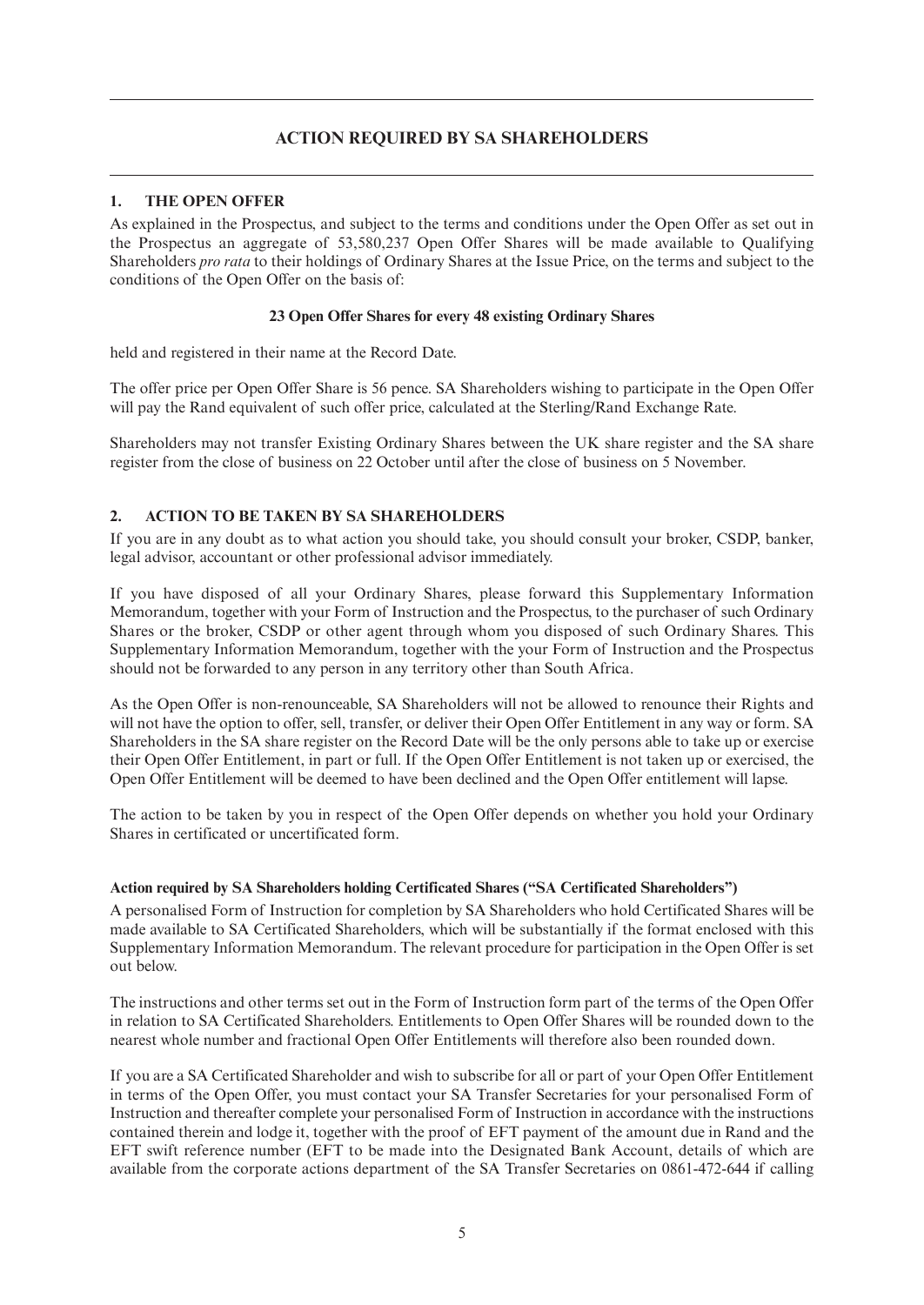from within South Africa; or (+27) 011 029 0112 if calling from outside South Africa; or via email with the SA Transfer Secretaries as follows:

*By electronic email:* c/o JSE Investor Services (Pty) Limited Email: specialprojects@jseinvestorservices.co.za

*By post to:* c/o JSE Investor Services (Pty) Limited PO Box 4844 Johannesburg 2000

*By hand to:*

JSE Investor Services (Pty) Limited 19 Ameshoff Street 13th Floor Braamfontein 2000

so as to be received by the SA Transfer Secretaries by no later than 2.00 p.m. on 28 October 2021

SA Shareholders are reminded of the postal restrictions resulting from Covid-19 and are advised that the preferred means to lodge their Forms of Instruction and proof of EFT payment with the SA Transfer Secretaries is by way of electronic mail. Lodgement by post shall be at the risk of the SA Shareholder.

The SA Transfer Secretaries will not be responsible for any loss and/or damage whatsoever in relation to or arising from the late or non-receipt of emailed Forms of Instruction or owing to Forms of Instruction being forwarded to any email address other than those provided above.

Forms of Instruction shall be deemed to be received on the date reflected in the SA Transfer Secretaries' electronic system. Notwithstanding anything to the contrary, it is the responsibility of all SA Certificated Shareholders to ensure that their Form of Instruction is received by the SA Transfer Secretaries.

The Company and the SA Transfer Secretaries accept no responsibility and will not be held liable for any allocation of Open Offer Shares pursuant to payment being made or alleged to have been made by way of electronic transfer and where proof of such payment has not been received or purported proof of such payment being insufficient or defective for the Company and the SA Transfer Secretaries, for any reason, not being able to reconcile a payment or purported payment with a particular application for Open Offer Shares.

In order to comply with legislative requirements, the Open Offer Shares may only be issued in Dematerialised form. In this regard:

- (a) SA Certificated Shareholders who wish to receive the Open Offer Shares allocated to them in Dematerialised form and who already have an account with a broker or CSDP, will have their accounts at their brokers or CSDPs credited with their Open Offer Shares, provided that they have provided their personalised Form of Instruction, and have elected such option, along with the relevant CSDP details, to the SA Transfer Secretaries on or before 11.00 a.m. on 29 October 2021.
- (b) Shares will only be issued in a Dematerialised form on the Johannesburg Stock Exchange. Shareholders will be required to appoint a Central Securities Depository Participant (CSDP) or broker in South Africa in order to receive their entitlements. If a SA Certificated Shareholder fails to appoint a South African CSDP or broker, the Open Offer Shares will be defaulted into the JSE Investor Services CSDP Pty Ltd nominee account (Pacific Custodians Nominees (RF) Pty Ltd) held on behalf and for the benefit of the Capital & Regional PLC shareholders. The shareholder will be bound by the Terms and Conditions of the nominee (copies of which will be made available upon request by the shareholder to the SA Transfer Secretaries).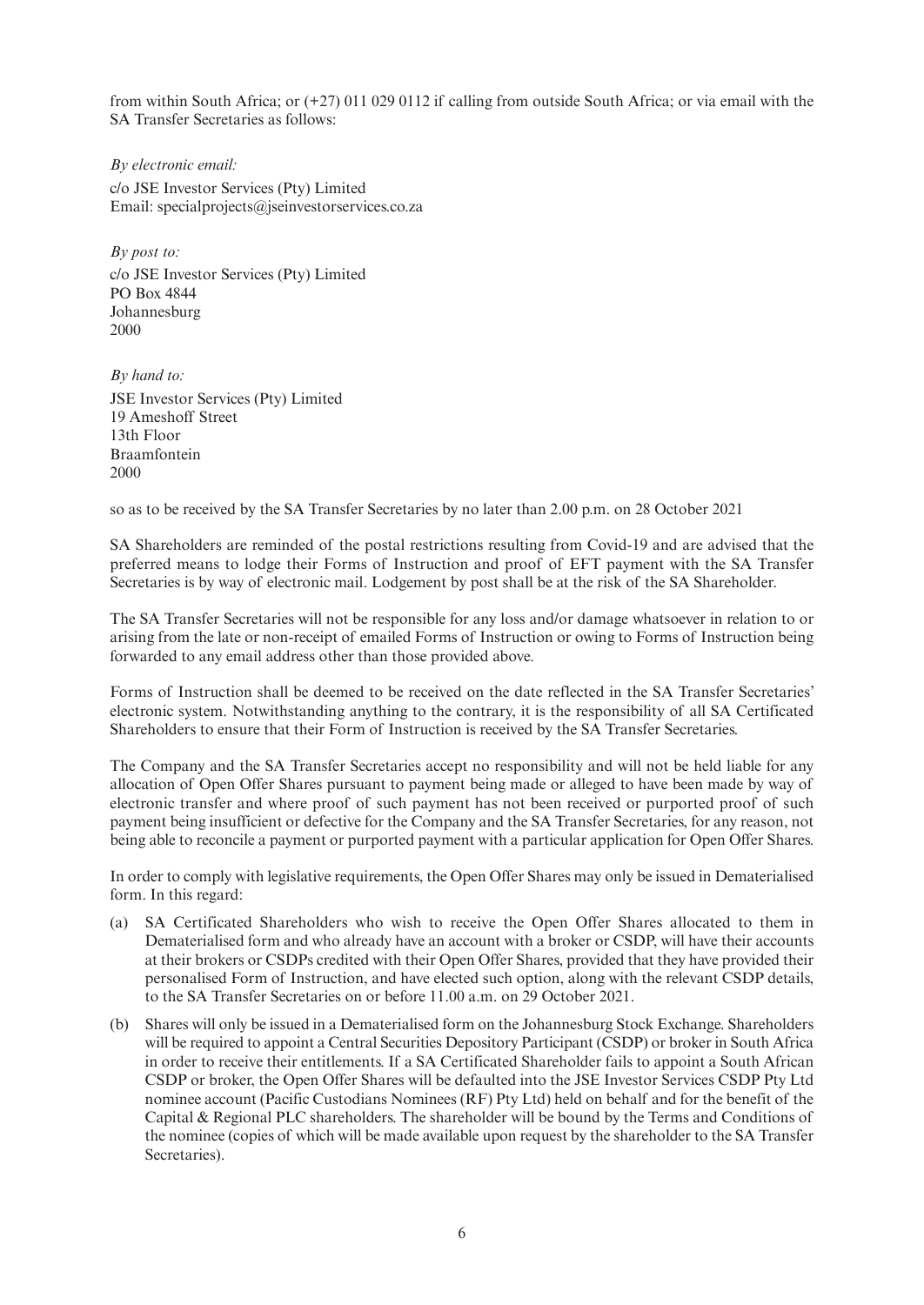In order for the shareholder to be entitled to transfer or trade in respect of the Open Offer Shares to which they are beneficially entitled, the shareholder will be required to complete certain "Know Your Customer" requirements that must be carried out by the nominee in order to satisfy certain legal and regulatory requirements. The shareholder will be required to provide certified/notarised documents for identification, verification and payment purposes.

 The "Know Your Customer" documents to be submitted by shareholders that are individuals are as follows:

- Certified/notarised copy of your valid passport
- l Copy of a service bill not older than 3 months
- l A bank statement, alternatively a stamped bank confirmation letter from the bank confirming the bank account details (not older than 3 months) including SWIFT BIC code and International Bank account number (IBAN) where applicable

Note: No third-party bank accounts are permitted - the bank account must be in the name of the shareholder

l Copy of the cancelled share certificate as proof of ownership

 Please contact **csdp@jseinvestorservices.co.za** for the "Know Your Customer" documentation requirements for companies.

If the required documentation and payment have not been received in accordance with the instructions contained in the Form of Instruction by 11.00 a.m. on 29 October 2021, then the rights to those Open Offer Shares will be deemed to have been declined and the Open Offer Entitlement will lapse.

If you have any queries in relation to the action required by SA Certificated Shareholders, please contact the SA Transfer Secretaries' helpline via email at specialprojects@jseinvestorservices.co.za or telephonically on 0861-472-644 if calling from within South Africa and on (+27) 011 029 0112 if calling from outside of South Africa. Calls made from within South Africa will be charged at the standard geographic rate and will vary by provider. Calls made from outside of South Africa will be charged at the applicable international rates. The helpline will be operational between 8.00 a.m. and 4.00 p.m. (South African time) from Monday to Friday, excluding public holidays in South Africa.

Calls may be recorded and randomly monitored for security and training purposes. Please note the SA Transfer Secretaries cannot provide advice on the merits of the Open Offer or as to whether applicants should take up their Open Offer Entitlements or give any financial, legal or tax advice.

SA Shareholders holding Certificated Shares who do not wish to take up or apply for the Open Offer Shares under the Open Offer should take no action and should not complete or return their Form of Instruction.

#### **Action required by SA Shareholders holding Dematerialised Shares ("SA Dematerialised Shareholders")**

If you are a SA Dematerialised Shareholder, you will not receive a personalised Form of Instruction and you should receive notification from your CSDP or broker regarding the maximum number of Open Offer Shares for which you are entitled to apply to acquire under the Open Offer.

Your CSDP or broker will credit your account with your Open Offer Entitlement equal to the maximum number of Open Offer Shares for which you are entitled to apply to acquire under the Open Offer and will contact you to ascertain whether you wish to follow your rights in terms of the Open Offer and, if so, in respect of how many Open Offer Shares, or if you wish your rights under the Open Offer to lapse.

Rights not exercised will be deemed to have been declined and will lapse and you will not receive any economic benefit in respect of such lapsed Rights.

CSDPs effect payment in respect of Shareholders who hold Dematerialised Shares on a delivery versus payment basis. You must ensure that you have sufficient funds in your account with your CSDP or broker to settle the aggregate price payable in respect of the Open Offer Shares for which you wish to subscribe.

If you are a SA Dematerialised Shareholder and wish to apply to acquire some or all of your Open Offer Entitlements to Open Offer Shares under the Open Offer, you are required to notify your duly appointed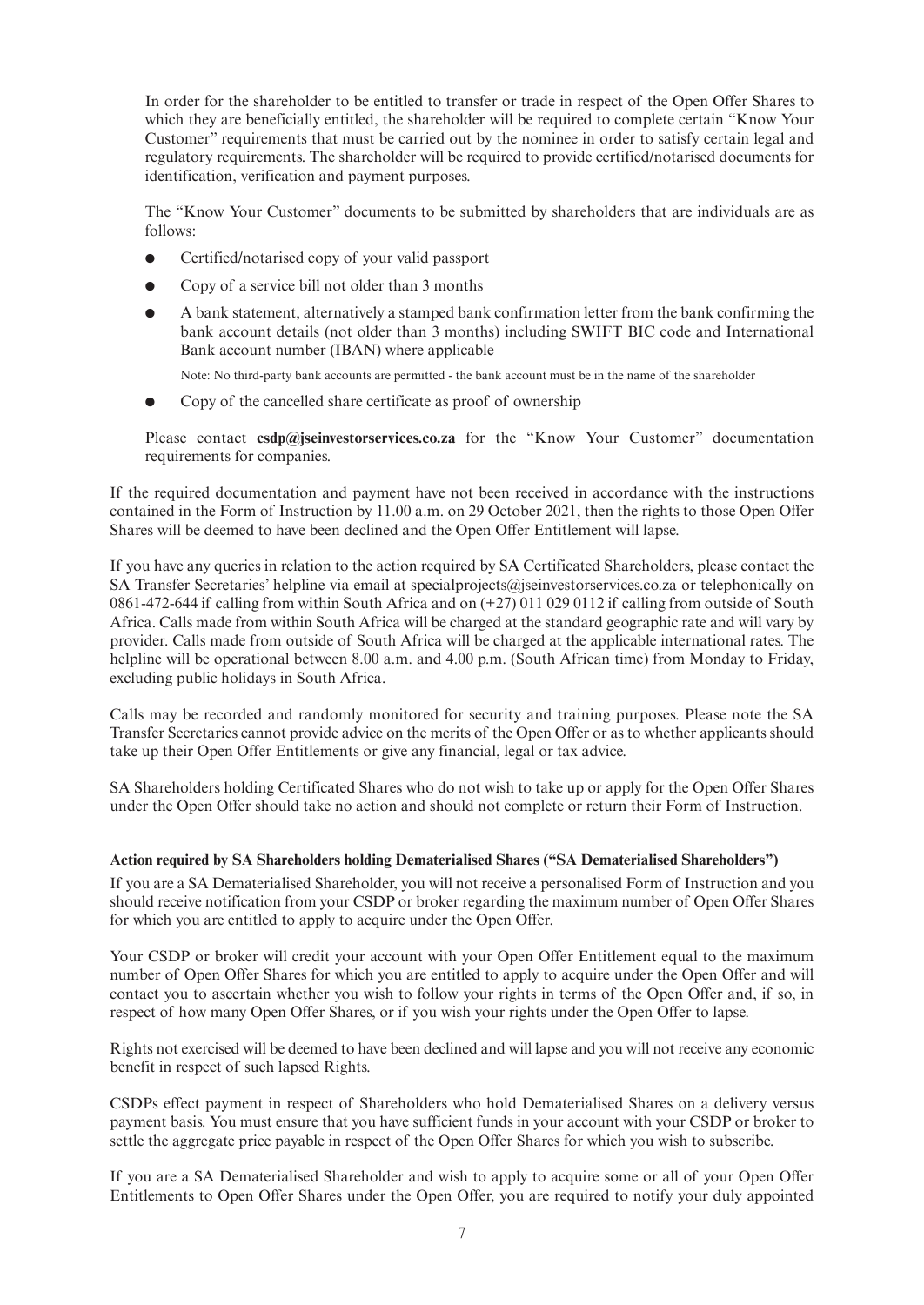CSDP or broker of your acceptance of the Open Offer in the manner and time stipulated in the custody agreement governing the relationship between yourself and your CSDP or broker. If you are not contacted, you should proactively contact your CSDP or broker and provide them with your instructions. If your CSDP or broker does not obtain instructions from you, they are obliged to act in terms of the mandate granted to them by you, or if the mandate is silent in this regard, not to subscribe for Open Offer Shares in terms of the Open Offer.

The Company does not take responsibility and will not be held liable for any failure on the part of any CSDP or broker to notify you of the Open Offer and/or to obtain instructions from you to subscribe for the Open Offer Shares.

#### **Effect of valid application**

A SA Shareholder who makes or is treated as making a valid application (in the case of a SA Dematerialised Shareholder), or completes and delivers their Form of Instruction (in the case of a SA Certificated Shareholder), in accordance with the above procedures thereby:

- (a) represents and warrants to the Company, the SA Transfer Secretaries, Investec and Numis that the applicant is resident in the Republic of South Africa with holdings on the SA share register;
- (b) represents and warrants to the Company, the SA Transfer Secretaries, Investec and Numis that the applicant has the right, power and authority, and has taken all action necessary, to make the application under the Open Offer, as the case may be, and to execute, deliver and exercise his rights, and perform their obligations under any contracts resulting therefrom and that the applicant is not a person otherwise prevented by legal or regulatory restrictions from applying for Open Offer Shares or acting on behalf of any such person on a non-discretionary basis;
- (c) in the case of SA Dematerialised Shareholders, agrees with the Company, Investec and Numis to pay the amount payable on application in accordance with the above procedures and in accordance with its CSDP or broker payment arrangements;
- (d) agrees with the Company, Investec and Numis that all applications and contracts resulting therefrom under the Open Offer shall be governed by, and construed in accordance with, the laws of England;
- (e) confirms to the Company, Investec and Numis that in making the application the applicant is not relying on any information or representation in relation to the Company other than that contained in this document or the Prospectus (and any document incorporated by reference), and the applicant accordingly agrees that no person responsible solely or jointly for this document, the Prospectus or any part thereof, or involved in the preparation thereof, shall have any liability for any such information or representation not so contained and further agrees that, having had the opportunity to read this document and the Prospectus (and any document incorporated by reference), the applicant will be deemed to have had notice of all the information in relation to the Company and the Open Offer Shares contained in this document and the Prospectus (including matters incorporated by reference);
- (f) represents and warrants to the Company, Investec and Numis that the applicant is the SA Shareholder originally entitled to the Open Offer Entitlement;
- (g) represents and warrants to the Company, the SA Transfer Secretaries, Investec and Numis that if the applicant has received some or all their Open Offer Entitlement from a person other than the Company, the applicant is entitled to apply under the Open Offer in relation to such Open Offer Entitlement by virtue of a *bona fide* market claim;
- (h) requests that the Open Offer Shares to which the applicant will become entitled be issued to the applicant on the terms set out in this document and the Form of Instruction (in the case of a SA Certificated Shareholder), subject to the Articles;
- (i) represents and warrants to the Company, the SA Transfer Secretaries, Investec and Numis that: (i) the applicant is not, nor are they applying for the account or benefit of, or acting on a non discretionary basis on behalf of, any person who is (A) a US Person or (B) within, or is a resident of, or is a corporation, partnership or other entity created or organised in or under the laws of, the United States or any other Excluded Territory; (ii) the applicant is acquiring the Open Offer Shares for their own account and is not applying with a view to reoffering, reselling, transferring or delivering any of the Open Offer Shares which are the subject of his application (y) in or into the United States or to, or for the benefit of, a person who is a US Person or (z) within any other Excluded Territory, or to, or for the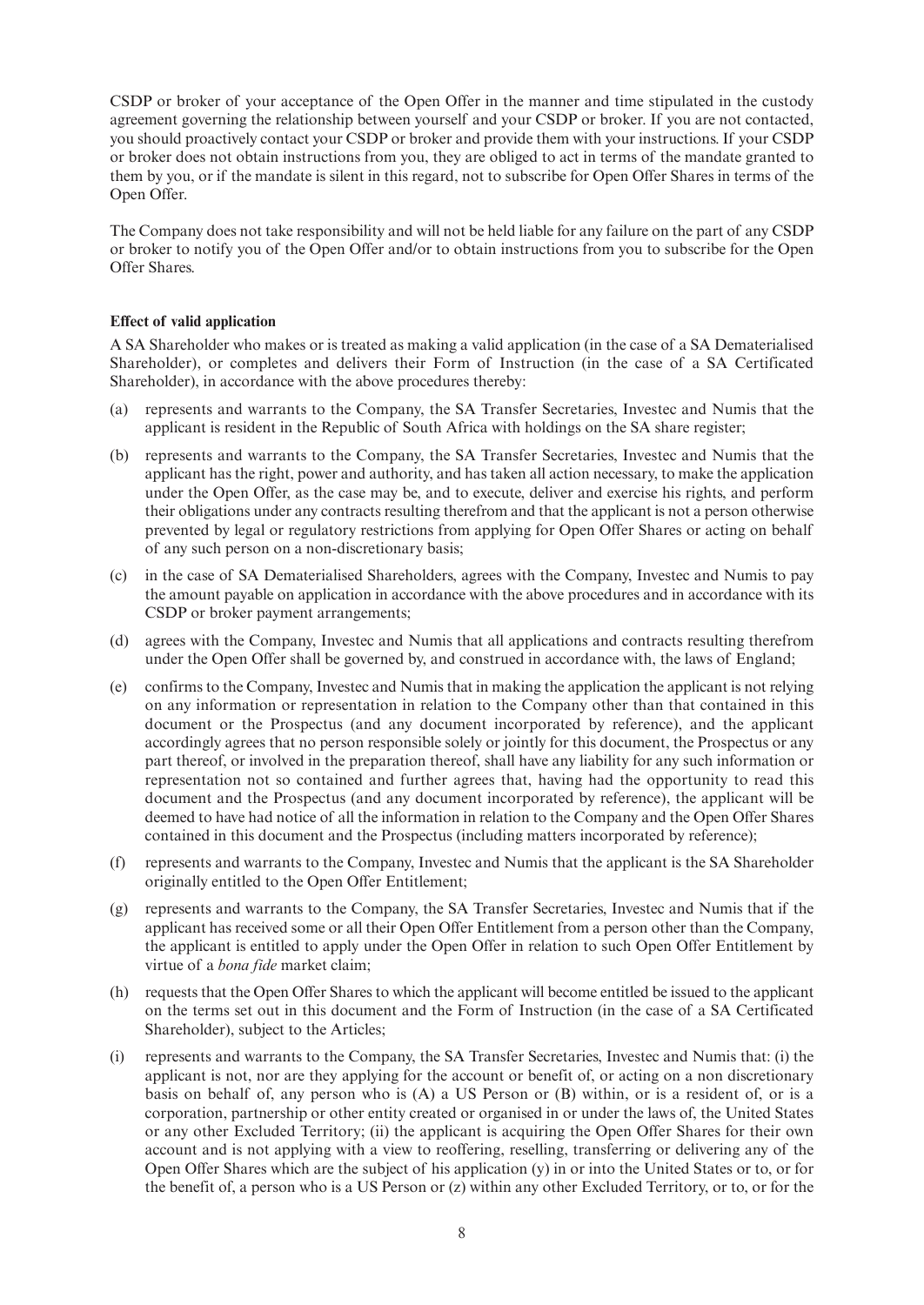benefit of, a person who is a resident of, or which is a corporation, partnership or other entity created or organised in or under any laws of, any Excluded Territory (except where proof satisfactory to the Company has been provided to the Company that he is able to accept the invitation by the Company free of any requirement which the Company (in its absolute discretion) regards as unduly burdensome); and (iii) the applicant is not otherwise prevented by legal or regulatory restrictions from applying for Open Offer Shares under the Open Offer;

- (j) acknowledges that the Open Offer Shares to be issued in connection with the Open Offer are only being offered and sold outside of the United States in offshore transactions to persons who are not US Persons in accordance with Regulation S under the US Securities Act. It acknowledges that Open Offer Shares to be issued pursuant to the Open Offer have not been and will not be registered under the US Securities Act or under any laws of, or with any securities regulatory authority of, any state or other jurisdiction of the United States, and may not be offered, sold, resold, transferred or delivered, directly or indirectly, in, into or within the United States or to, or for the account or benefit of, US Persons. In addition, relevant clearances have not been, and will not be, obtained from the securities commission (or equivalent) of any province or other jurisdiction of an Excluded Territory and, accordingly, unless an exemption under any relevant legislation or regulations is applicable, none of the Open Offer Shares may be offered, sold, renounced, transferred or delivered, directly or indirectly in an Excluded Territory. It acknowledges that no Form of Instruction will be accepted if it bears an address in the United States or an Excluded Territory;
- (k) acknowledges and agrees that the Company reserves the right to make inquiries of any holder of the Open Offer Shares or interests therein at any time as to such person's status under ERISA, the Code and the U.S. federal securities laws and to require any such person that has not satisfied the Company that holding by such person will not result in application of ERISA's plan asset regulations, or violate or require registration under the U.S. securities laws to transfer such Open Offer Shares or interests in accordance with the Articles;
- (l) unless otherwise specifically agreed in writing with the Company, Investec and Numis, represents and warrants to the Company, the SA Transfer Secretaries, Investec and Numis that neither it nor the beneficial owner of such Open Offer Shares will be a resident of Excluded Territories;
- (m) represents and warrants to the Company, the SA Transfer Secretaries, Investec and Numis that the applicant is not, and nor are they applying as nominee or agent for, a person who is or may be liable to notify and account for tax under the Stamp Duty Reserve Tax Regulations 1986 at any of the increased rates referred to in Section 93 (depository receipts) or Section 96 (clearance services) of the Finance Act 1986; and
- (n) confirms that in making the application the applicant is not relying and has not relied on Investec or Numis or any person affiliated with them in connection with any investigation of the accuracy of any information contained in this document (and any document incorporated by reference) or their investment decision.

#### **Incorrect or incomplete application forms**

If a SA Shareholder makes payment of an incorrect sum as part of its application for Open Offer Shares, the Company reserves the right:

- (a) to reject the application in full and refund the payment to the applicant (without interest);
- (b) in the case that an insufficient sum is paid, to treat the application as a valid application for such lesser whole number of Open Offer Shares as would be able to be applied for with that payment at the Issue Price, refunding any unutilised sum to the applicant (without interest); and
- (c) in the case that an excess sum is paid, to treat the application as a valid application for all the Open Offer Shares referred to in the Form of Instruction , refunding any unutilised sum to the applicant (without interest).

#### **Company's discretion as to the rejection and validity of applications**

In respect of SA Certificated Shareholders, if payment is not received in full by 11.00 a.m. on 29 October 2021, the offer to subscribe for Open Offer Shares will be deemed to have been declined and will lapse.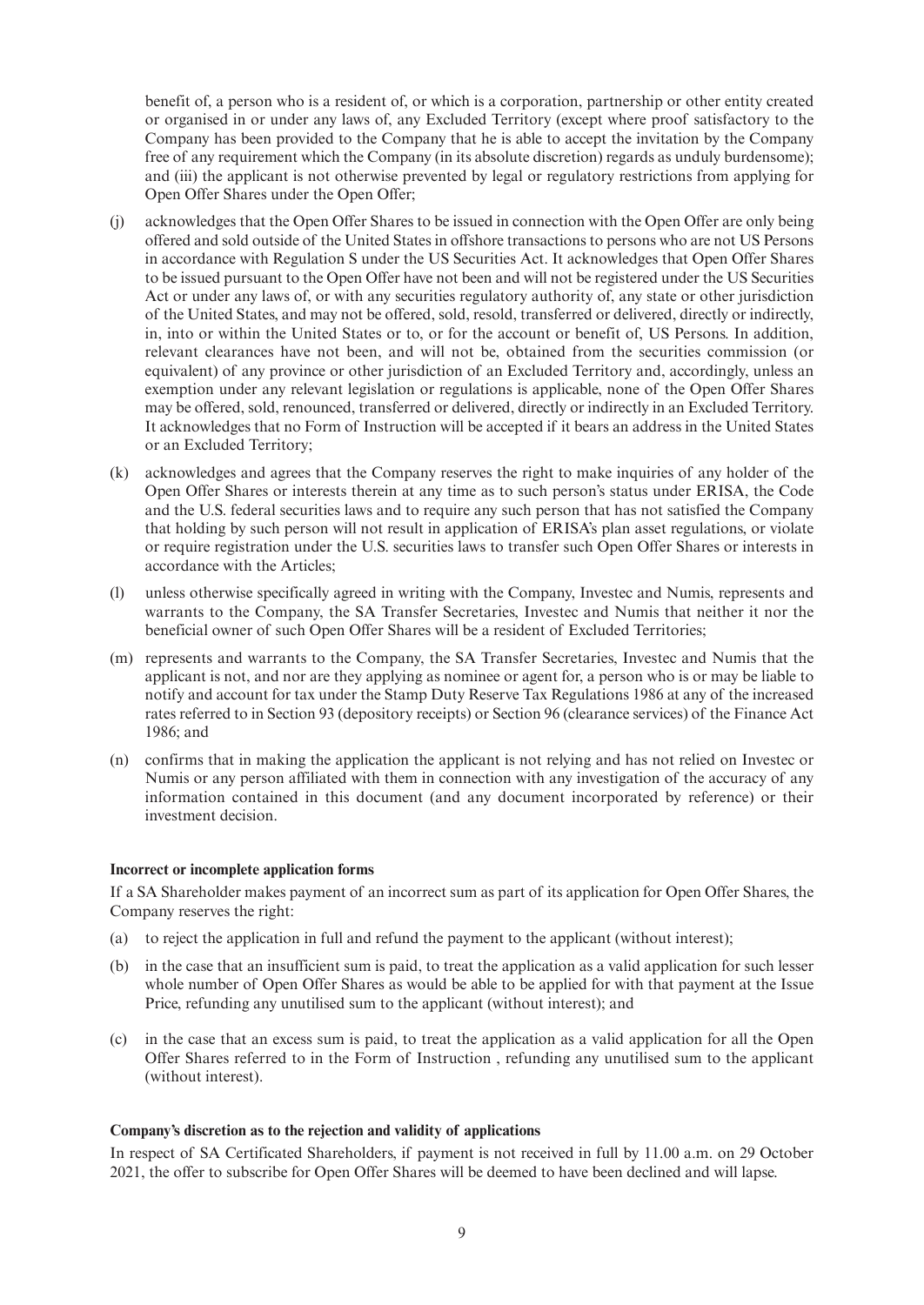The Company and the SA Transfer Secretaries may treat as valid (and binding on the applicant concerned) an application which does not comply in all respects with the requirements as to validity set out or referred to in this Supplementary Information Memorandum.

The Company and SA Transfer Secretaries reserve the right to treat as invalid any acceptance or purported acceptance of the offer of Open Offer Shares that appears to the Company and the SA Transfer Secretaries or their respective agents to have been executed in, despatched from or that provides an address for the delivery of definitive share certificates for Open Offer Shares in an Excluded Territory.

The SA Transfer Secretaries will not accept any Form of Instruction, cheque or proof of payment which is received after 11.00 a.m. on 29 October 2021, whether delivered by post, by hand, by email or otherwise.

# **3. FICA**

A SA Shareholder shall, upon request, provide the SA Transfer Secretaries with any documentation required by the SA Transfer Secretaries, or any other party, for the purpose of complying with any obligations which they may have under or in connection with the Financial Intelligence Centre Act, 2001.

# **4. MONEY LAUNDERING REGULATIONS**

### *SA Certificated Shareholders*

To ensure compliance with the Money Laundering Regulations, the SA Transfer Secretary may require, at its absolute discretion, verification of the identity of the person by whom or on whose behalf the Form of Instruction is lodged with payment (which requirements are referred to below as the "**verification of identity requirements**"). If the Form of Instruction is submitted by a UK regulated broker or intermediary acting as agent and which is itself subject to the Money Laundering Regulations, any verification of identity requirements are the responsibility of such broker or intermediary and not of the SA Transfer Secretary. In such case, the lodging agent's stamp should be inserted on the Form of Instruction.

The person lodging the Form of Instruction with payment and in accordance with the other terms as described above (the "**acceptor**"), including any person who appears to the SA Transfer Secretary to be acting on behalf of some other person, accepts the Open Offer in respect of such number of Open Offer Shares as is referred to therein (for the purposes of this paragraph the "**relevant Open Offer Shares**") and shall thereby be deemed to agree to provide the SA Transfer Secretary with such information and other evidence as the SA Transfer Secretary may require to satisfy the verification of identity requirements.

If the SA Transfer Secretary determines that the verification of identity requirements apply to any acceptor or application, the relevant Open Offer Shares (notwithstanding any other term of the Open Offer) will not be issued to the relevant acceptor unless and until the verification of identity requirements have been satisfied in respect of that acceptor or application. The SA Transfer Secretary is entitled, in its absolute discretion, to determine whether the verification of identity requirements apply to any acceptor or application and whether such requirements have been satisfied, and neither the SA Transfer Secretary nor the Company nor Investec nor Numis will be liable to any person for any loss or damage suffered or incurred (or alleged), directly or indirectly, as a result of the exercise of such discretion.

If the verification of identity requirements apply, failure to provide the necessary evidence of identity within a reasonable time may result in delays in the despatch of share certificates or in crediting CSDP accounts. If, within a reasonable time following a request for verification of identity, the SA Transfer Secretary has not received evidence satisfactory to it as aforesaid, the Company may, in its absolute discretion, treat the relevant application as invalid, in which event the monies payable on acceptance of the Open Offer will be returned (at the acceptor's risk) without interest to the account of the bank or building society on which the relevant cheque or banker's draft was drawn.

**Submission of a Form of Instruction with the appropriate remittance will constitute a warranty to each of the Company, the SA Transfer Secretary, Investec and Numis from the applicant that the Money Laundering Regulations will not be breached by application of such remittance.**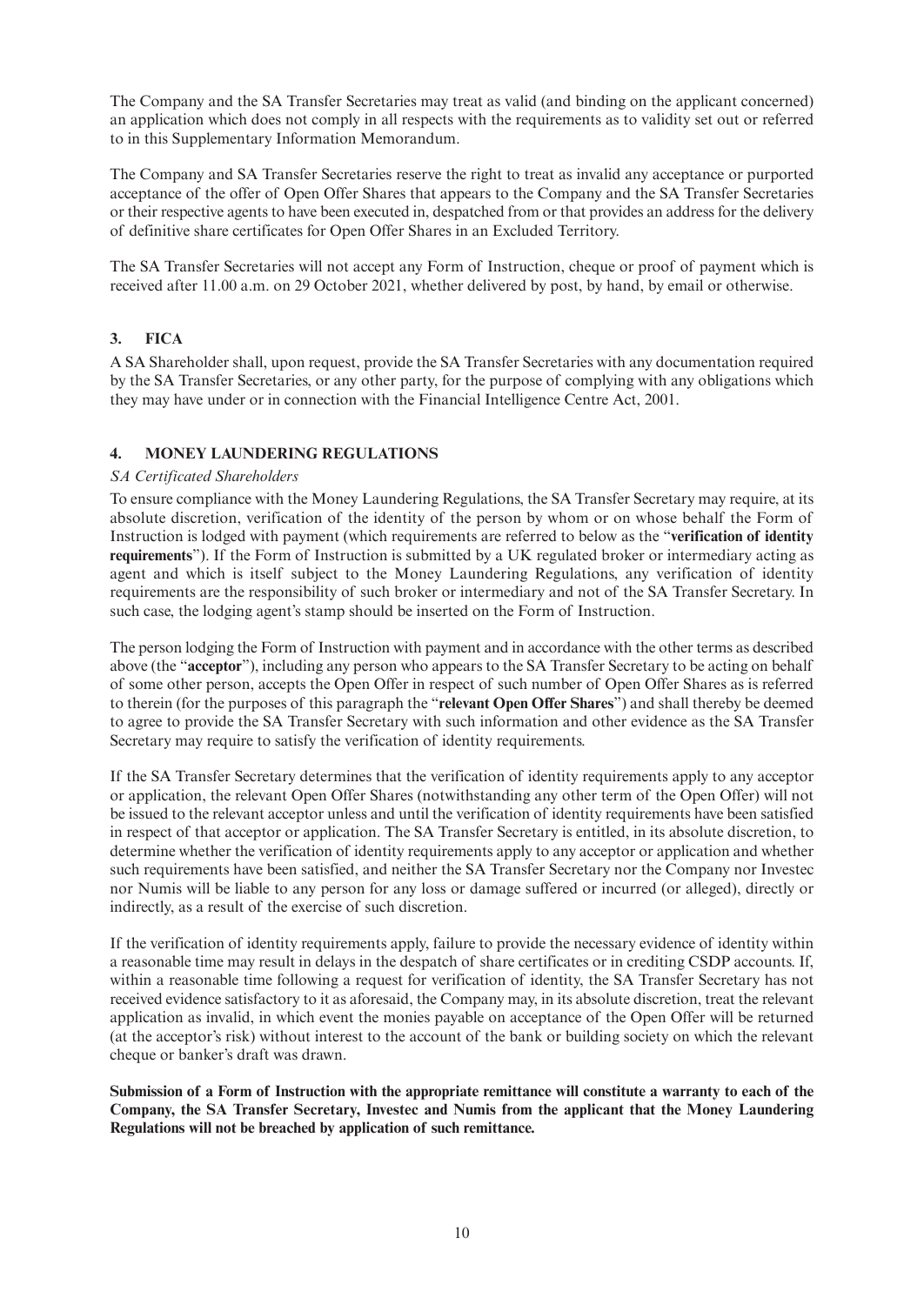The verification of identity requirements will not usually apply:

- (a) if the applicant is an organisation required to comply with the Money Laundering Directive (the Council Directive on prevention of the use of the financial system for the purpose of money laundering (no. 91/308/EEC));
- (b) if the acceptor is a regulated United Kingdom broker or intermediary acting as agent and is itself subject to the Money Laundering Regulations;
- (c) if the applicant (not being an applicant that delivers its application in person) makes payment by way of a cheque drawn on an account in the applicant's name;
- (d) if the aggregate subscription price for the Open Offer Shares is less than  $\epsilon$ 15,000 (or the ZAR equivalent);
- (e) if the Form of Instruction is lodged with payment by an agent which is an organisation of the kind referred to in: paragraph (a) above or which is subject to anti-money laundering regulation in a country which is a member of the Financial Action Task Force (the non-EU members of which are Argentina, Australia, Brazil, Canada, China, Hong Kong, Iceland, India, Japan, Mexico, New Zealand, Norway, Russian Federation, Singapore, the Republic of Korea, the Republic of South Africa, Switzerland, Turkey, UK Crown Dependencies and the USA and, by virtue of their membership of the Gulf Cooperation Council, the Kingdom of Bahrain, Kuwait, Oman, Qatar, Saudi Arabia and the United Arab Emirates), the agent should provide with the Form of Instruction written confirmation that it has that status and a written assurance that it has obtained and recorded evidence of the identity of the person for whom it acts and that it will on demand make such evidence available to the SA Transfer Secretary. If the agent is not such an organisation, it should contact the SA Transfer Secretary at the address set out on page 6 of this document.

To confirm the acceptability of any written assurance referred to in paragraph (e) above, or in any other case, the acceptor should contact the SA Transfer Secretary helpline via email at specialprojects@jseinvestorservices.co.za or telephonically on 0861-472-644 if calling from within South Africa and on (+27) 011 029 0112 if calling from outside of South Africa. Calls made from within South Africa will be charged at the standard geographic rate and will vary by provider. Calls made from outside of South Africa will be charged at the applicable international rates. The helpline will be operational between 8.00 a.m. and 4.00 p.m. (South African time) from Monday to Friday, excluding public holidays in South Africa. Calls may be recorded and randomly monitored for security and training purposes. The helpline cannot provide advice on the merits of the Open Offer nor give any financial, legal or tax advice.

If the Form of Instruction is in respect of Ordinary Shares under the Open Offer with an aggregate subscription price of  $\in$  15,000 (or the Rand equivalent) or more and is lodged by hand by the acceptor in person, or if the Form of Instruction in respect of Open Offer Shares is/are lodged by hand by the acceptor and the accompanying payment is not the acceptor's own cheque, he or she should ensure that he or she has with him or her evidence of identity bearing his or her photograph (for example, his or her passport) and separate evidence of his or her address.

If, within a reasonable period of time following a request for verification of identity, and in any case by no later than 11.00 a.m. on 29 October 2021, the SA Transfer Secretary has not received evidence satisfactory to it as aforesaid, the SA Transfer Secretary under instructions from the Company may, at its discretion, reject the relevant application, in which event the monies submitted in respect of that application will be returned without interest to the account at the drawee bank from which such monies were originally debited (without prejudice to the rights of the Company to undertake proceedings to recover monies in respect of the loss suffered by it as a result of the failure to produce satisfactory evidence as aforesaid).

#### *SA Dematerialised Shareholders*

If you hold your Open Offer Entitlements in Dematerialised form and apply for Open Offer Shares in respect of some or all of your Open Offer Entitlements as agent for one or more persons and you are not a UK or EU regulated person or institution (e.g. a UK financial institution), then, irrespective of the value of the application, the SA Transfer Secretary is obliged to take reasonable measures to establish the identity of the person or persons on whose behalf you are making the application. You must therefore contact the SA Transfer Secretary before sending any instruction so that appropriate measures may be taken.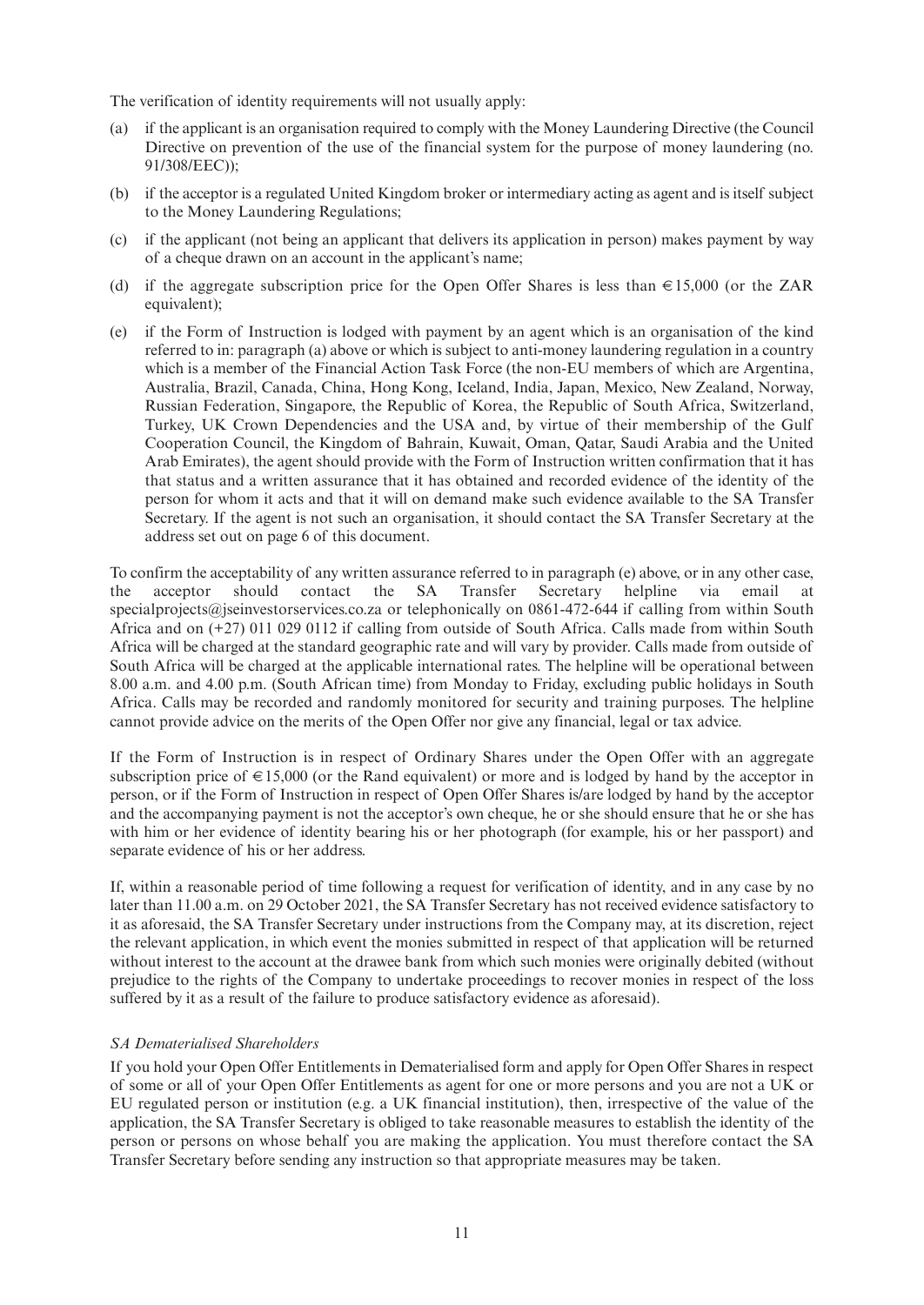Submission of an instruction by a CSDP or broker which on its settlement constitutes a valid application as described above constitutes a warranty and undertaking by the applicant to the Company, the SA Transfer Secretary, Investec and Numis to provide promptly to the SA Transfer Secretary such information as may be specified by the SA Transfer Secretary as being required for the purposes of the UK Money Laundering Regulations. Pending the provision of evidence satisfactory to the SA Transfer Secretary as to identity, the SA Transfer Secretary may in its absolute discretion take, or omit to take, such action as it may determine to prevent or delay issue of the Open Offer Shares concerned. If satisfactory evidence of identity has not been provided within a reasonable time, then the application for the Open Offer Shares represented by the instruction by the CDSP or broker will not be valid. This is without prejudice to the right of the Company to take proceedings to recover any loss suffered by it as a result of failure to provide satisfactory evidence.

### **5. REPRESENTATIONS AND WARRANTIES RELATING TO SA SHAREHOLDERS**

### *SA Certificated Shareholders*

Any person completing and returning a Form of Instruction or requesting registration of the Open Offer Shares comprised therein represents and warrants to the Company, SA Transfer Secretaries, Numis, Investec and the Registrar that, except where proof has been provided to the Company's satisfaction that such person's use of the Form of Instruction will not result in the contravention of any applicable legal requirements in any jurisdiction: (i) such person is not a US Person; (ii) such person is not in the United States or any other Excluded Territory; (iii) such person is not in any territory in which it is unlawful to make or accept an offer to acquire Open Offer Shares in respect of the Open Offer or to use the Form of Instruction in any manner in which such person has used or will use it; (iv) such person is not acting on a non-discretionary basis for a person located within any Excluded Territory (except as agreed with the Company) or any territory referred to in (iii) above at the time the instruction to accept was given; and (v) such person is not acquiring Open Offer Shares with a view to the offer, sale, resale, transfer or delivery, directly or indirectly, of any such Open Offer Shares into any of the above territories.

The Company and/or the SA Transfer Secretaries may treat as invalid any acceptance or purported acceptance of the allotment of Open Offer Shares comprised in a Form of Instruction if it: (i) appears to the Company or its agents to have been executed or effected (A) by, or for the account or benefit of, a US Person, (B) in, or dispatched from, the United States or another Excluded Territory, or (C) in a manner that may involve a breach of the laws or regulations of any jurisdiction or if the Company or its agents believe that the same may violate applicable legal or regulatory requirements; or (ii) provides an address in the United States or another Excluded Territory for delivery of the share certificates of Open Offer Shares (or any other jurisdiction outside the United Kingdom in which it would be unlawful to deliver such share certificates); or (iii) purports to exclude the warranty required by this paragraph.

#### *SA Dematerialised Shareholders*

A CSDP or broker who makes a valid acceptance in accordance with the procedures set out in this Supplementary Information Memorandum represents and warrants to the Company, Investec, Numis and the SA Transfer Secretaries that, except where proof has been provided to the Company's satisfaction that such person's acceptance will not result in the contravention of any applicable legal requirement in any jurisdiction: (i) he or she is not in the United States or another Excluded Territory and is not a US Person; (ii) he or she is not in any territory in which it is unlawful to make or accept an offer to acquire Open Offer Shares; (iii) he or she is not accepting on a non-discretionary basis for a person located within another Excluded Territory (except as otherwise agreed with the Company) or any territory referred to in (ii) above at the time the instruction to accept was given; and (iv) he or she is not acquiring any Open Offer Shares with a view to the offer, sale, resale, transfer, delivery or distribution, directly or indirectly, of any such Open Offer Shares into any of the above territories.

#### **6. WITHDRAWAL RIGHTS**

Qualifying SA Shareholders wishing to exercise or direct the exercise of statutory withdrawal rights pursuant to Article 23(2) of the Prospectus Regulation and Prospectus Regulation Rule 3.4.1 after the issue by the Company of a prospectus supplementing the Prospectus and this document must do so by lodging a written notice of withdrawal within two Business Days commencing on the Business Day after the date on which the supplementary prospectus is published. The withdrawal notice must include the full name and address of the person wishing to exercise statutory withdrawal rights. The notice of withdrawal must be deposited by post with the SA Transfer Secretaries to JSE Investor Services (Pty) Ltd, PO Box 4844, Johannesburg, 4000, or by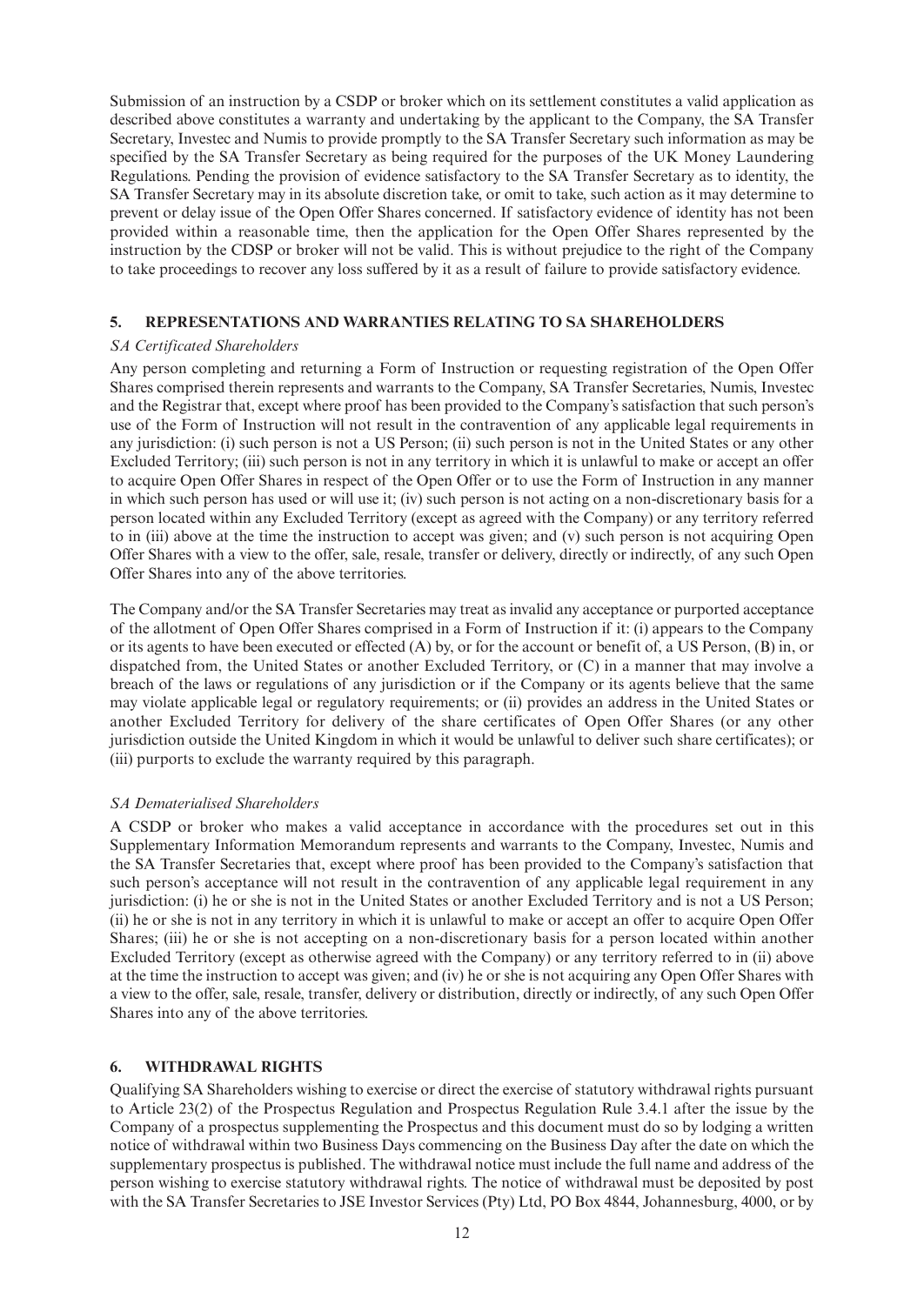hand only (during normal business hours only) to JSE Investor Services (Pty) Limited, 19 Ameshoff Street, 13th Floor, Braamfontein, 2000 so as to be received before the end of the withdrawal period. Please call the SA Transfer Secretaries telephonically on 0861-472-644 if calling from within South Africa and on (+27) 011 029 0112 if calling from outside of South Africa for further details. Calls made from within South Africa will be charged at the standard geographic rate and will vary by provider. Calls made from outside of South Africa will be charged at the applicable international rates. The helpline will be operational between 8.00 a.m. and 4.00 p.m. (South African time) from Monday to Friday, excluding public holidays in South Africa. Calls may be recorded and randomly monitored for security and training purposes. The helpline cannot provide advice on the merits of the Open Offer nor give any financial, legal or tax advice. Notice of withdrawal given by any other means or which is deposited with the SA Transfer Secretaries after expiry of such period will not constitute a valid withdrawal, provided that the Company will not permit the exercise of withdrawal rights after payment by the relevant person for the Open Offer Shares applied for in full and the allotment of such Open Offer Shares to such person becoming unconditional save to the extent required by statute. In such event, SA Shareholders are advised to seek independent legal advice.

# **7. ADMISSION, SETTLEMENT AND DEALINGS**

The result of the Open Offer are expected to be announced on or about 1 November 2021. Application will be made to: (a) the FCA and to the London Stock Exchange for the Open Offer Shares to be admitted to the premium segment of the Official List of the FCA and to trading on the main market for listed securities of the London Stock Exchange, respectively and (b) the JSE for the Open Offer Shares to be listed and traded on the Main Board of the JSE. It is expected that Admission will become effective and that dealings in the Open Offer Shares, will commence on the Main Market at 8.00 a.m. (London time) on 5 November 2021 and on the Main Board of the JSE at 10.00 a.m. (South African time) on 5 November 2021.

The Company has applied for the Open Offer Shares to be admitted to the JSE with effect from Admission.

For SA Certificated Shareholders who have applied by using a Form of Instruction, the Open Offer Shares will only be issued in a Dematerialised form on the Johannesburg Stock Exchange. For more information as to the procedure for application, SA Certificated Shareholders are referred to paragraph 2 above and their respective Form of Instruction.

# **8. TIMES AND DATES**

The Company shall, in agreement with Investec and Numis and after consultation with its legal advisers, be entitled to amend the dates that the Forms of Instruction are despatched or amend or extend the latest date for acceptance under the Open Offer and all related dates set out in the Prospectus and this Supplementary Information Memorandum and in such circumstances shall notify the London Stock Exchange and make an announcement on a Regulatory Information Service approved by the FCA and on SENS on the Johannesburg Stock Exchange and, if appropriate, by Shareholders but Shareholders may not receive any further written communication.

If a supplementary prospectus is issued by the Company two or fewer Business Days prior to the latest time and date for acceptance any payment in full under the Open Offer specified in this document , the latest date for acceptance under the Open Offer shall be extended to the date that is three Business Days after the date of issue of the supplementary prospectus (and the dates and times of principal events due to take place following such date shall be extended accordingly).

# **9. TAXATION**

Information regarding taxation in South Africa in relation to the Ordinary Shares is set out in Part 8 of the Prospectus.

SA Shareholders in South Africa are advised to consult their professional advisers regarding the tax implications of the Open Offer.

SA Shareholders who are in any doubt as to their tax position, or who are subject to tax in any other jurisdiction, should consult their appropriate professional adviser as soon as possible.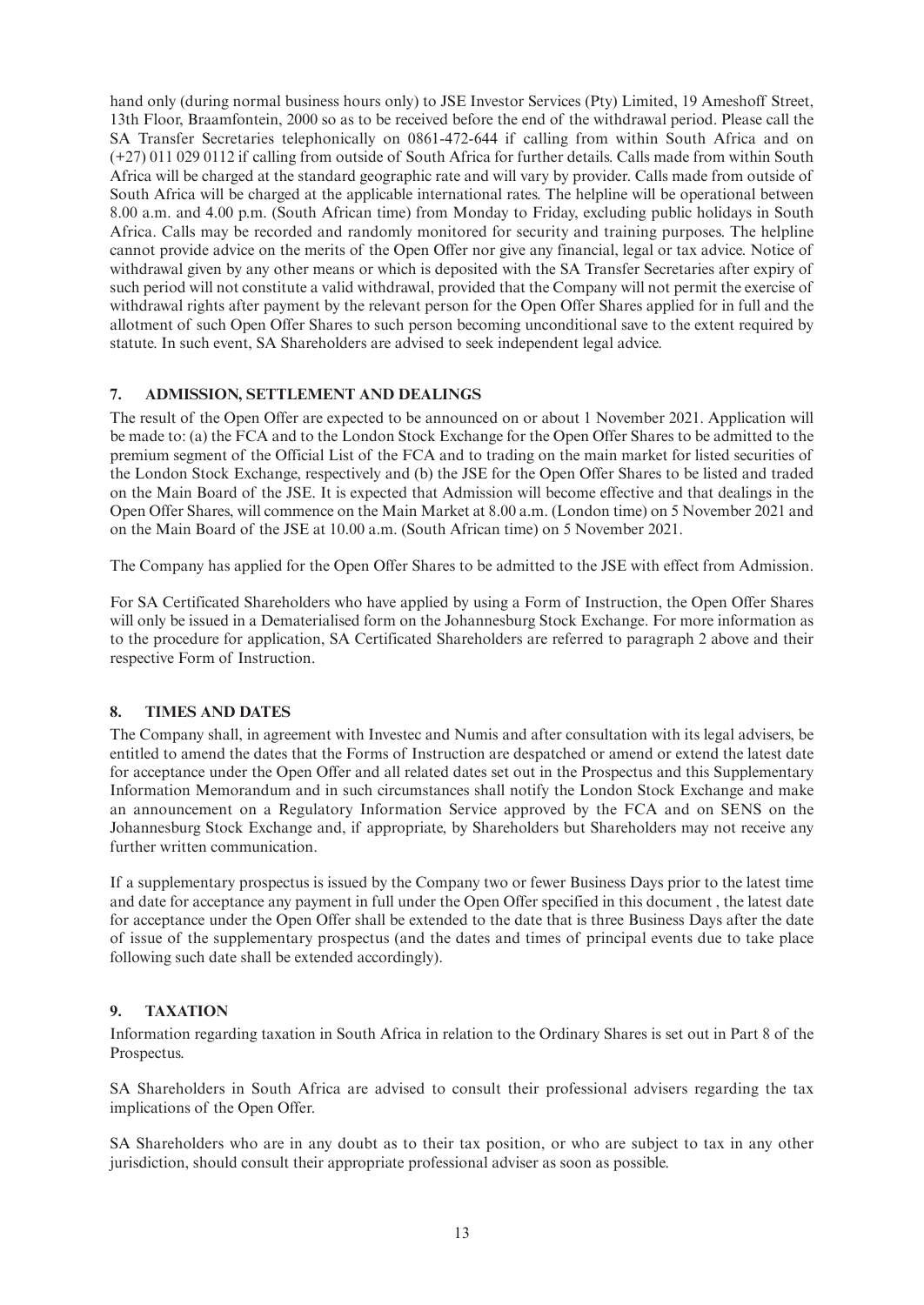### **10. FURTHER INFORMATION**

Your attention is drawn to the further information set out in this document and in the Prospectus and also, in the case of SA Certificated Shareholders to whom the Company has sent Forms of Instruction, to the terms, conditions and other information printed on the accompanying Form of Instruction.

# **11. GOVERNING LAW AND JURISDICTION**

The terms and conditions of the Open Offer as set out in this document, the Prospectus, the Form of Instruction and any non-contractual obligation related thereto shall be governed by, and construed in accordance with, English law. The courts of England and Wales are to have exclusive jurisdiction to settle any dispute which may arise out of or in connection with the Open Offer, this document, the Prospectus or the Form of Instruction. By taking up Open Offer Shares by way of their Open Offer Entitlement, in accordance with the instructions set out in this document, the Prospectus and, where applicable, the Form of Instruction, SA Shareholders irrevocably submit to the jurisdiction of the courts of England and Wales and waive any objection to proceedings in any such court on the ground of venue or on the ground that proceedings have been brought in an inconvenient forum.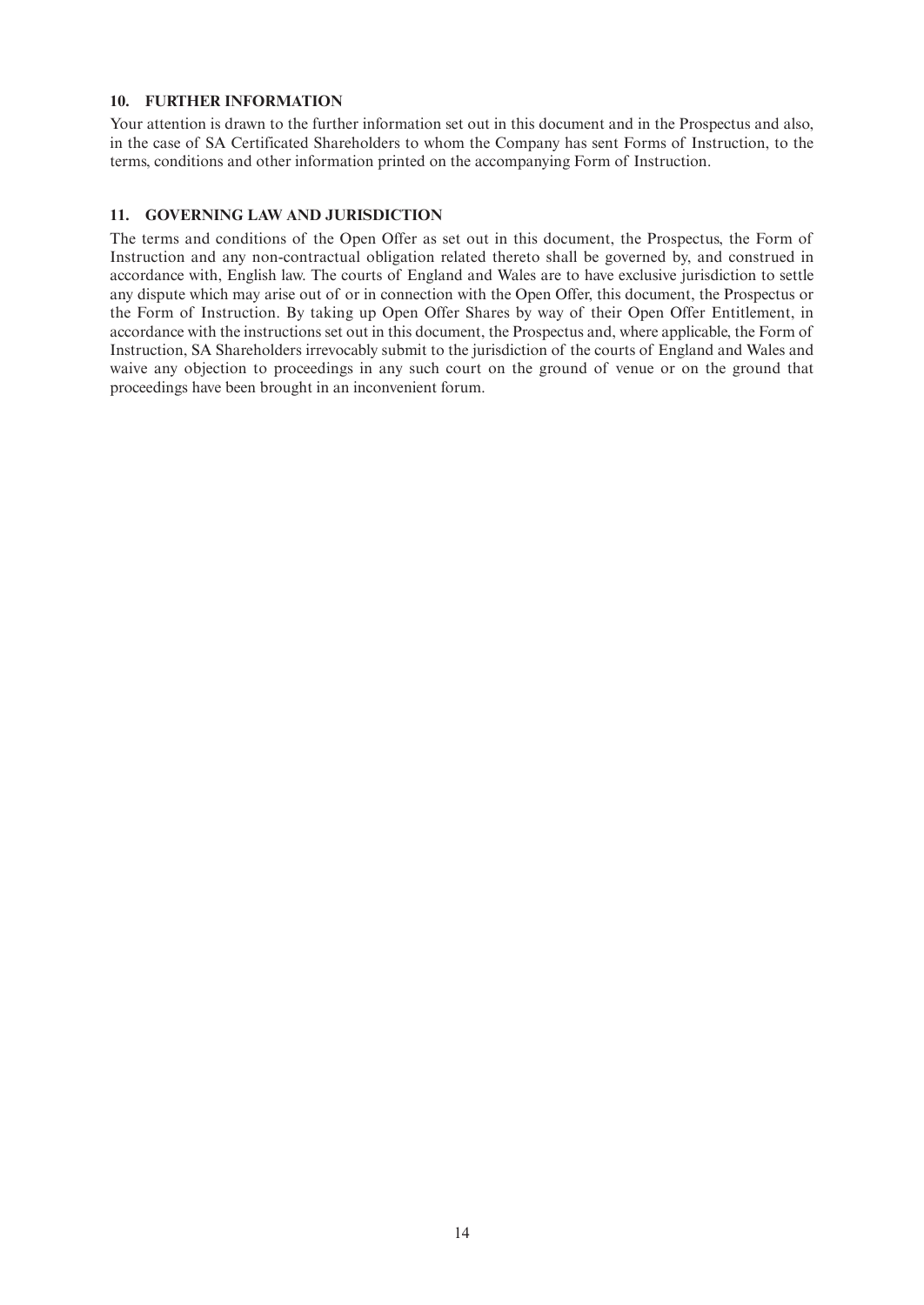# **THIS FORM OF INSTRUCTION MUST BE COMPLETED IN ITS ENTIRETY AND RETURNED TO THE SA TRANSFER SECRETARIES:**

| <b>FORM OF INSTRUCTION</b>                                                                                |
|-----------------------------------------------------------------------------------------------------------|
| (issued to holders of Certificated Capital $\&$ Regional Shares only)                                     |
| (The letters of allocation will trade under the share code " $\bullet$ " and ISIN number "ZAE $\bullet$ " |

| Name and address of Capital & Regional Shareholder | <b>Serial number</b>                                                                                                                                         |
|----------------------------------------------------|--------------------------------------------------------------------------------------------------------------------------------------------------------------|
|                                                    | Enquiries in connection<br>with this Form of<br>Instruction should be made<br>to JSE Investor Services<br>Proprietary Limited<br>quoting this serial number: |
|                                                    |                                                                                                                                                              |

| <b>Account number</b> | Number of Capital &<br><b>Regional Shares deemed to</b><br>be held at the close of<br>business on Friday, [insert]<br>2021 | <b>Number or Open Offer</b><br>Shares to which you are<br>entitled under the Open<br>Offer based on your deemed<br>holding as at record date | Amount payable at the cost<br>of [insert] cents per Open<br><b>Offer Share</b> |
|-----------------------|----------------------------------------------------------------------------------------------------------------------------|----------------------------------------------------------------------------------------------------------------------------------------------|--------------------------------------------------------------------------------|
|                       |                                                                                                                            |                                                                                                                                              |                                                                                |
|                       |                                                                                                                            |                                                                                                                                              |                                                                                |

| Acceptance of Open Offer Shares under the | <b>Number of Open Offer</b> | Amount due at the cost of     |
|-------------------------------------------|-----------------------------|-------------------------------|
| <b>Open Offer</b>                         | Shares subscribed for under | [insert] cents per Open Offer |
| (to be completed by the applicant)        | the Open Offer              | <b>Share</b>                  |
|                                           |                             |                               |

| Payment                                                                                                      | <b>EFT Swift Reference number</b> | <b>Amount of EFT</b><br>$(6) + (8)$ |
|--------------------------------------------------------------------------------------------------------------|-----------------------------------|-------------------------------------|
| To be received by no later than 12.00 [a.m./p.m./noon]<br>(South African time) on Friday, [insert date] 2021 |                                   |                                     |
| Applicant's telephone number:                                                                                | And/or cellphone                  | and/or (home):                      |
| (office hours): $()$                                                                                         | number: ( )                       |                                     |
| Applicant's email address:                                                                                   |                                   |                                     |
| Signature:                                                                                                   |                                   | Date:                               |